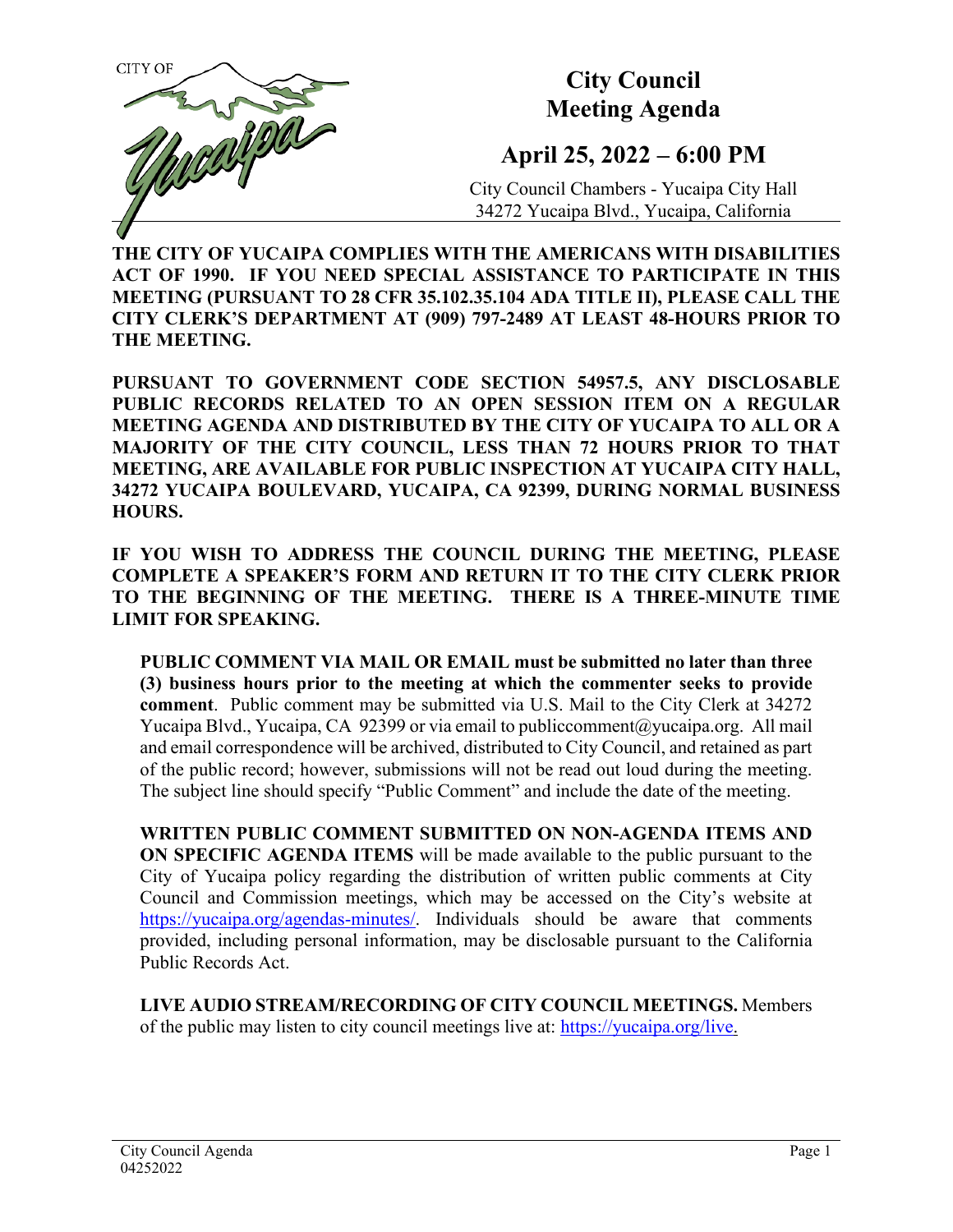# **CALL TO ORDER**

#### **PLEDGE OF ALLEGIANCE**

#### **ROLL CALL**

#### **EMPLOYEE INTRODUCTION**

#### **PUBLIC COMMENT**

#### **CONSENT AGENDA**

The following Consent Agenda items are expected to be routine and non-controversial. Council will act upon them, at one time, without discussion. Any Councilmember or staff member may request removal of an item from the Consent Agenda for discussion.

The title is deemed to be read and further reading waived on any ordinance listed on the Consent Agenda for second reading and adoption.

#### **1. SUBJECT**: APPROVE COUNCIL MINUTES OF APRIL 11, 2022  $P. 7 1.$

**RECOMMENDATION**:That City Council approve City Council Minutes of April 11, 2022.

#### **2. SUBJECT**: MULTIFUNCTION PRINTERS – PURCHASE AND MAINTENANCE AGREEMENT P. 15  $2$

#### **RECOMMENDATION**:That City Council:

- 1. Approve and authorize the purchase of seven multifunction printers from Advanced Imaging Strategies, Inc. in the amount of \$44,992.09, from savings identified in the Administrative Services Department Budget, and authorize the City Manager to execute the Sales Order Agreement on behalf of the City; and
- 2. Approve and authorize the City Manager to execute the five-year Maintenance Agreement with Advanced Imaging Strategies, Inc. for multi-functional printing and maintenance services.

#### **3. SUBJECT:** AWARD OF CONTRACT - PURCHASE OF 2022 CHEVROLET 1500 SILVERADO TRUCK P.  $44 \, 3$ .

**RECOMMENDATION**:That City Council award and authorize the City Manager to execute a purchase contract with Rotolo Chevrolet to acquire one (1) 2022 Chevrolet 1500 Silverado LTD 4WD truck for use by the Public Works Division in the not to exceed amount of \$46,492.80.

#### **4. SUBJECT:** EXTENDING THE EXISTENCE OF A LOCAL EMERGENCY DUE TO THE COVID-19 PANDEMIC IMPACT ON THE EMERGENCY MEDICAL SERVICES **SYSTEM** P. 83 4.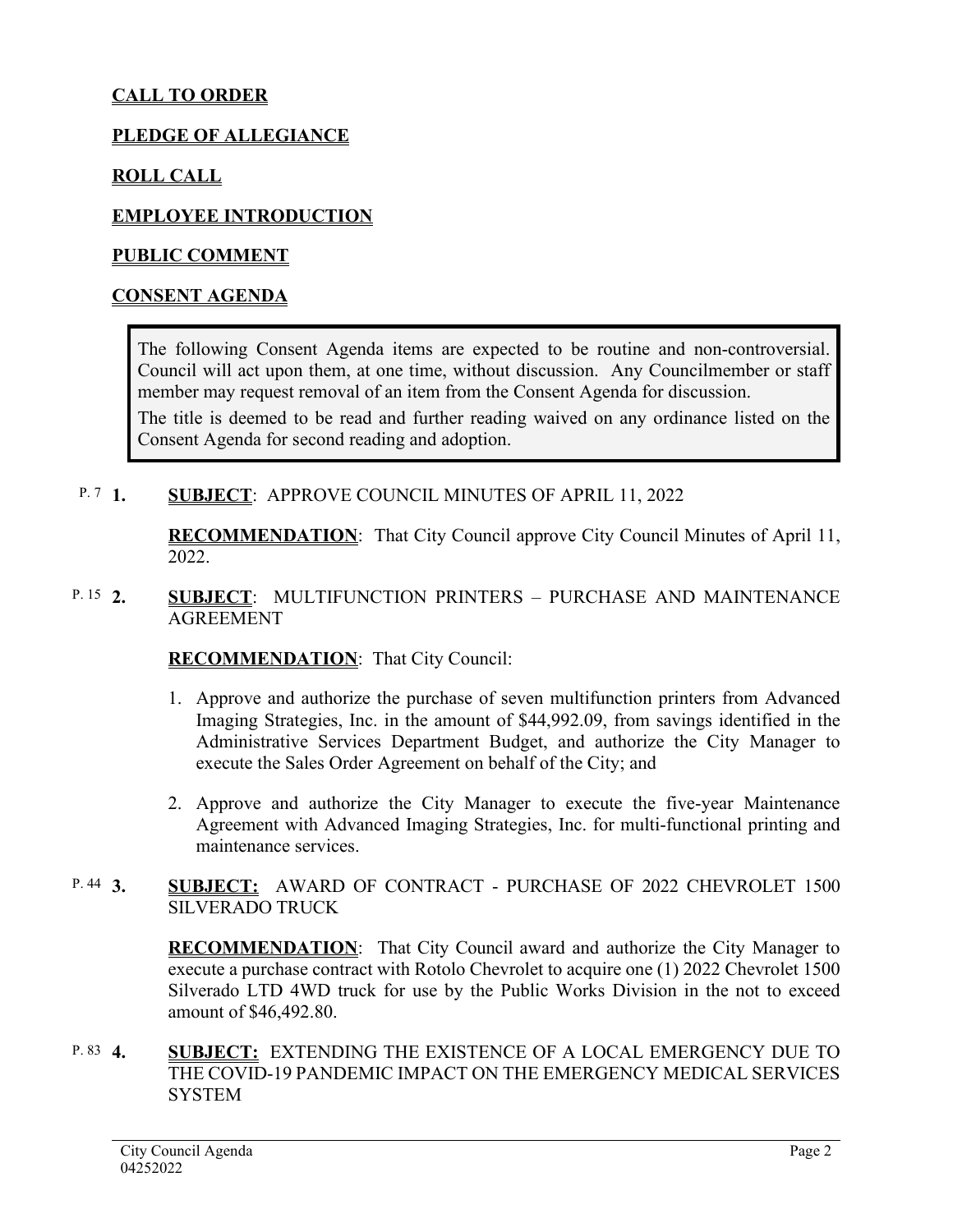**RECOMMENDATION**:That City Council review the need to continue the local emergency, thereby recognizing the continued existence of perilous conditions as a result of the COVID-19 Pandemic impact on the Emergency Medical Services system.

#### **5. SUBJECT:** FISCAL YEAR 2021/2022 COMMUNITY ACTIVITY GRANT ACCOUNTABILITY REPORTS P.  $85\quad 5.$

**RECOMMENDATION**:That City Council receive the Community Activity Grant Accountability Reports and deem the program requirements complete for Childhood Cancer Foundation of Southern California, Inc. – Spring EGGstravaganza, Rotary Club of Yucaipa – Yucaipa Christmas Parade, Yucaipa Valley Art Association – Monthly Meetings, Yucaipa Valley Art Association – Spring Art Show, Yucaipa Valley Gem and Mineral Society – Youth Lapidary Program, and the Yucaipa Woman's Club – Ongoing Maintenance of Club Building.

**6. SUBJECT**: RENEWAL OF THE MEMORANDUM OF UNDERSTANDING (MOU) WITH UNIVERSITY ENTERPRISES CORPORATION (UEC) AT CALIFORNIA STATE UNIVERSITY, SAN BERNARDINO (CSUSB) FOR ITSELF AND ON BEHALF OF THE INLAND EMPIRE SMALL BUSINESS DEVELOPMENT CENTER (IEBSDC) FOR SMALL BUSINESS SUPPORT, RESOURCES, AND CONSULTING SERVICES P. 128  $6.$ 

# **RECOMMENDATION**:That City Council:

- 1. Approve and authorize the City Manager to renew a Memorandum of Understanding (MOU) University Enterprises Corporation (UEC) at California State University, San Bernardino (CSUSB) for itself and on behalf of the Inland Empire Small Business Development Center (IEBSDC) for Small Business Support, Resources, and Consulting Services; and
- 2. Direct staff to include the amount of \$17,000 in the draft FY 2022/2023 General Fund, Economic Development, Professional Services budget for this program.

# **MAYOR AND COUNCILMEMBER BUSINESS (REPORTS)**

**7. SUBJECT**: ASSEMBLY BILL 2223 (WICKS) – REPRODUCTIVE HEALTH P. 138 7

> **RECOMMENDATION**:That City Council review and approve a letter of opposition for Assembly Bill 2223 (Wicks) which seeks to change the way a coroner certificates a fetal death.

**8. SUBJECT**: SENATE BILL 1072 (DAHLE) – VIOLENT FELONIES: HUMAN TRAFFICKING P. 154 **8.** 

> **RECOMMENDATION**:That City Council review and approve a letter of support for Senate Bill 1072 (Dahle) regarding the designation of human sex trafficking as a "violent felony" subjecting the offense to enhanced penalties.

# **POSSIBLE ACTION ON PENDING LEGISLATION**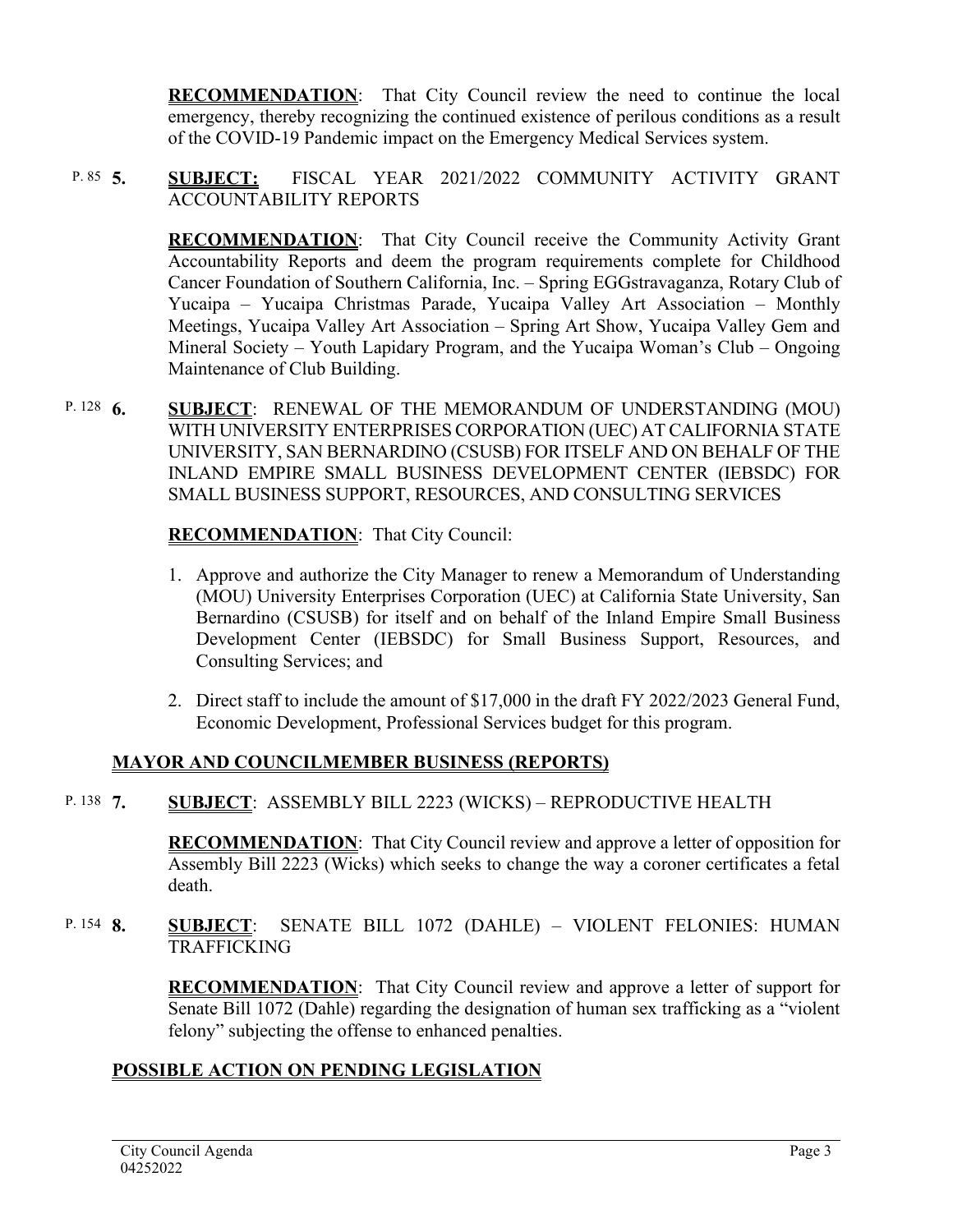### **DEPARTMENT REPORTS**

**9. SUBJECT**: CONCEPTUAL PLAN REVISIONS FOR THE YUCAIPA PICKLEBALL FACILITY, YUCAIPA PICKLEBALL COURT DESIGN PROJECT – PROJECT NO. 11150 P. 172 **Q** 

> **RECOMMENDATION:** That City Council review and approve the conceptual plan revisions for the Yucaipa Pickleball Facility, Yucaipa Pickleball Court Design – Project No. 11150 and direct staff as appropriate.

**10. SUBJECT**: AUDIT REPORT FOR FISCAL YEAR ENDED JUNE 30, 2021 P. 177  $10.$ 

> **RECOMMENDATION**:That City Council receive and file the audit reports for the year ended June 30, 2021.

**SUBJECT: AMENDMENT TO YUCAIPA MUNICIPAL CODE SECTION 12.04.040** (HOURS OF OPERATION) *CONTINUED FROM THE APRIL 11, 2022, CITY COUNCIL MEETING* P. 180  $11$ .

> **RECOMMENDATION:** That the City Council approve first reading, by title only, as read by staff, of Ordinance No. 406, amending Section 12.04.040 of Chapter 12.04 of Title 12 of the Yucaipa Municipal Code regarding hours of operation, and find Ordinance No. 406 exempt from the California Environmental Quality Act pursuant to CEQA Guidelines Section 15378 and 15061(b)(3).

**SUBJECT:** FISCAL YEAR 2021-22 – 3<sup>RD</sup> QUARTER GENERAL FUND BUDGET REPORT P. 184 12.

> **RECOMMENDATION:** That City Council review the 3<sup>rd</sup> Quarter General Fund Budget Report for Fiscal Year (FY) 2021-22 and:

- 1. Amend the FY 2021-22 General Fund Adopted Budget by:
	- a. Increasing the estimated revenue for the Building Plan Review Fire in the amount of \$105,000; and
	- b. Increasing the estimated revenue for Code Enforcement in the amount of \$100,000; and
	- c. Increasing the estimated revenue for the various Franchise Fees in the amount of \$100,000; and
- 2. Amend the FY 2021/2022 Budget and Capital Improvement Program Budget by reallocating \$739,000 in prior year's General Fund Net Revenues (Unassigned Fund Balance) directly to the City's Capital Projects Fund (Fund 35) rather than through the current fiscal year's General Fund Operating Budget including:
	- a. Reallocating the amount of \$39,000 related to the Five Winds/El Dorado Ranch Park Project (City Council approved on August 23, 2021); and
	- b. Reallocating the amount of \$100,000 related to the Flag Hill Veterans Memorial Park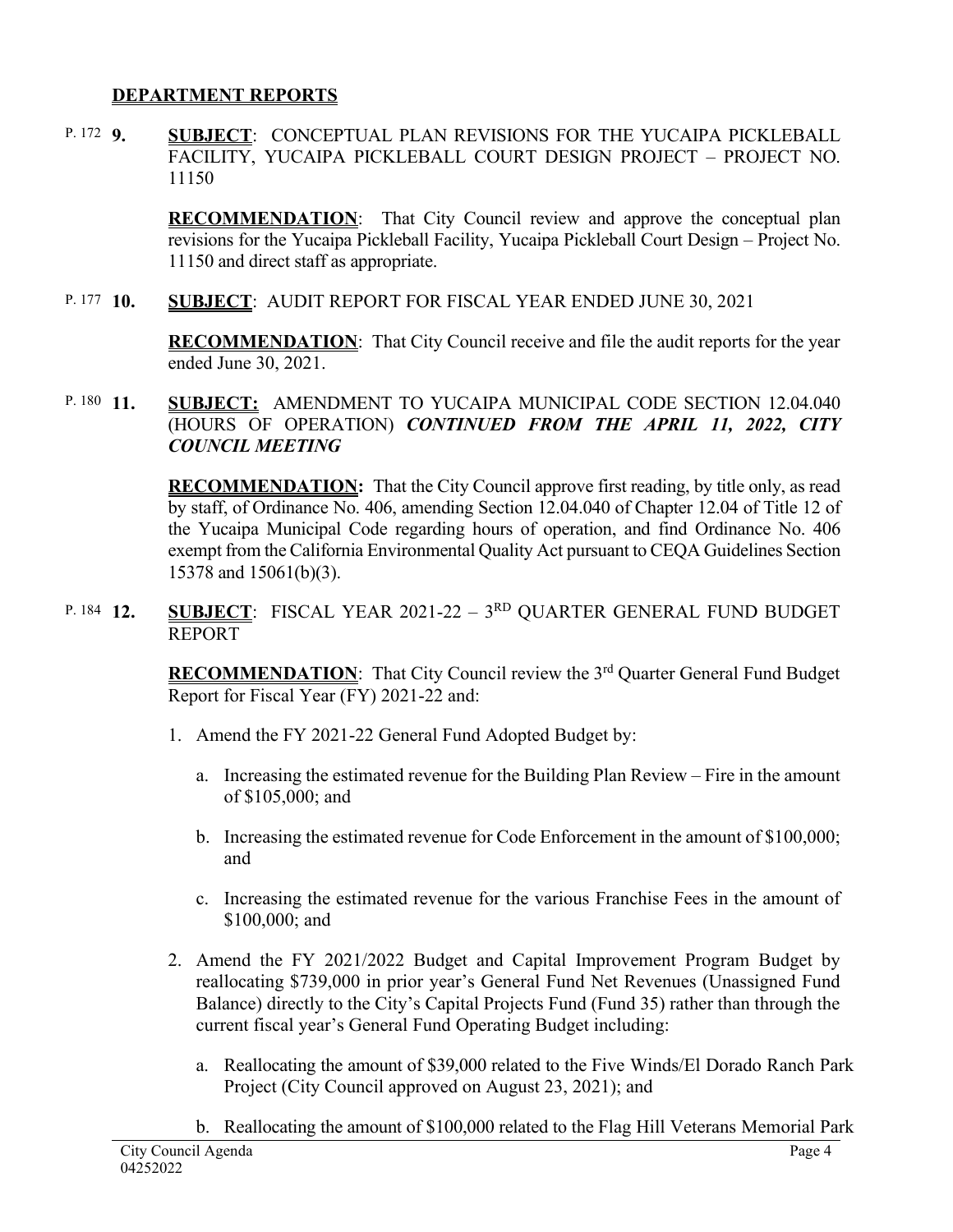Improvement Project (City Council approved on November 8, 2021); and

- c. Reallocating the amount of \$370,000 related to the Five Winds/El Dorado Ranch Park Project (City Council approved on November 8, 2021); and
- d. Reallocating the amount of \$230,000 in Pass-thru Redevelopment Agency funds related to the Five Winds/El Dorado Ranch Park Project (City Council approved on November 8, 2021); and
- 3. Increase the portion of the City's General Fund Balance committed for severe economic emergencies from 20% to 30% effective for the Fiscal Year 2021-22 annual operating budget and subsequent fiscal year budgets.
- **13. SUBJECT**: CHANGE ORDER NO. 6 WILSON III BASIN PHASE 1B IMPROVEMENTS – PROJECT NO. 10879 P. 190  $13$ .

**RECOMMENDATION:** That City Council approve and authorize the City Manager to execute Change Order No. 6 to the contract with LB3 Enterprises Inc. of Lakeside, CA for the Wilson III Basin Phase IB Improvements – Project No. 10879 for additional work required to further complete the overall project in the amount of \$270,000 for a revised total contract in the amount of \$1,592,522.84.

#### **14. SUBJECT**: AGREEMENT WITH INNOVATIVE FEDERAL STRATEGIES, LLC. P. 198 14.

### **RECOMMENDATION**:That City Council:

- 1. Review and authorize the City Manager to execute an agreement with Innovative Federal Strategies, LLC for federal lobbying services in the draft FY 2022/2023 General Fund Budget not to exceed the amount of \$66,500 for the period between May 1, 2022, through June 31, 2023; and
- 2. Direct staff to include the funding for this recommendation in the draft FY 2022/2023 General Fund Budget.

#### **15. SUBJECT**: DEVELOPMENT SERVICES UPDATE P. 215  $15$ .

**RECOMMENDATION**:That City Council receive and file the April 2022 Development Services Department Update.

#### **STUDY SESSION**

#### **16. SUBJECT**: COMMUNITY SERVICES USER FEES P. 221  $16.$

**RECOMMENDATION**:That City Council conduct a Study Session and:

- 1. Review the proposed User Fee update for the Community Services Department to be implemented May 1, 2022; and
- 2. Direct staff as appropriate.

#### **ANNOUNCEMENTS**